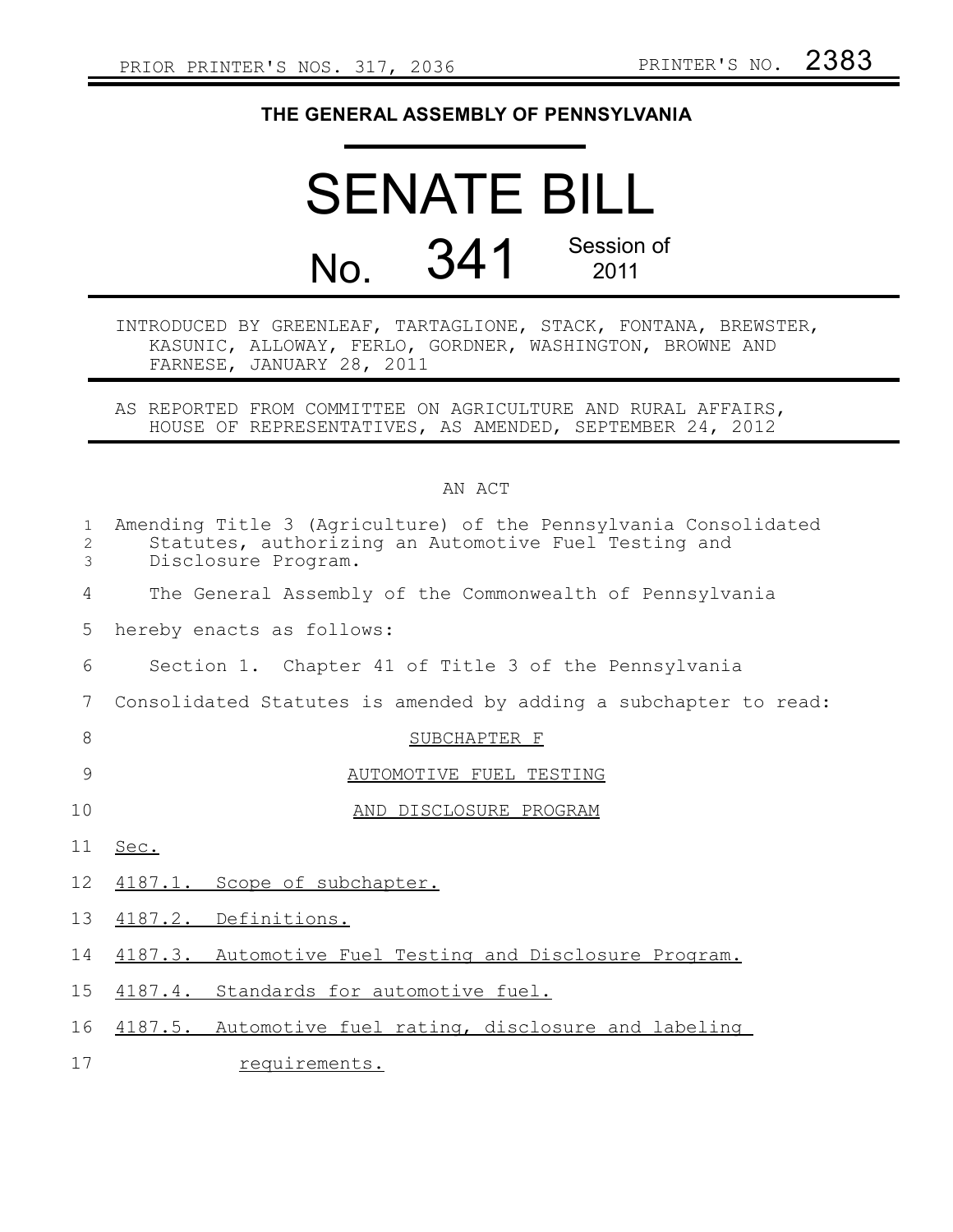| 1  | 4187.6. Investigations.                                                        |
|----|--------------------------------------------------------------------------------|
| 2  | 4187.7. Violations and penalties.                                              |
| 3  | 4187.8. Annual report.                                                         |
| 4  | § 4187.1. Scope of subchapter.                                                 |
| 5  | This subchapter relates to automotive fuel testing and                         |
| 6  | disclosure.                                                                    |
| 7  | § 4187.2. Definitions.                                                         |
| 8  | The following words and phrases when used in this subchapter                   |
| 9  | shall have the meanings given to them in this section unless the               |
| 10 | context clearly indicates otherwise:                                           |
| 11 | "American Society for Testing and Materials International"                     |
| 12 | "ASTM."<br><del>international voluntary consensus standards-</del>             |
| 13 | organization formed for the development of standards<br>$-$ on $-$             |
| 14 | characteristics and performance of materials, products, systems                |
| 15 | services and the promotion of related knowledge.                               |
| 16 | "AMERICAN SOCIETY FOR TESTING AND MATERIALS INTERNATIONAL" OR                  |
| 17 | "ASTM." A MEMBER-BASED INTERNATIONAL STANDARDS ORGANIZATION                    |
|    |                                                                                |
| 18 | THAT DEVELOPS AND PUBLISHES VOLUNTARY CONSENSUS TECHNICAL                      |
| 19 | STANDARDS AND TEST METHODS FOR A VARIETY OF MATERIALS AND                      |
| 20 | PRODUCTS, INCLUDING AUTOMOTIVE FUEL AND OTHER PETROLEUM                        |
| 21 | PRODUCTS, OR ANY SUCCESSOR ORGANIZATION.                                       |
| 22 | "Automotive fuel." Any liquid or gaseous matter used for the                   |
| 23 | $\leftarrow$<br>generation of power in an internal combustion engine. THE TERM |
| 24 | SHALL INCLUDE, BUT MAY NOT BE LIMITED TO, THE FOLLOWING:                       |
| 25 | (1) AUTOMOTIVE SPARK-IGNITION ENGINE FUEL, WHICH                               |
| 26 | INCLUDES BUT IS NOT LIMITED TO:                                                |
| 27 | GASOLINE.<br>(T)                                                               |
| 28 | (II) GASOHOL, A MIXTURE OF UNLEADED GASOLINE AND AT                            |
| 29 | LEAST 10% DENATURED ETHANOL.                                                   |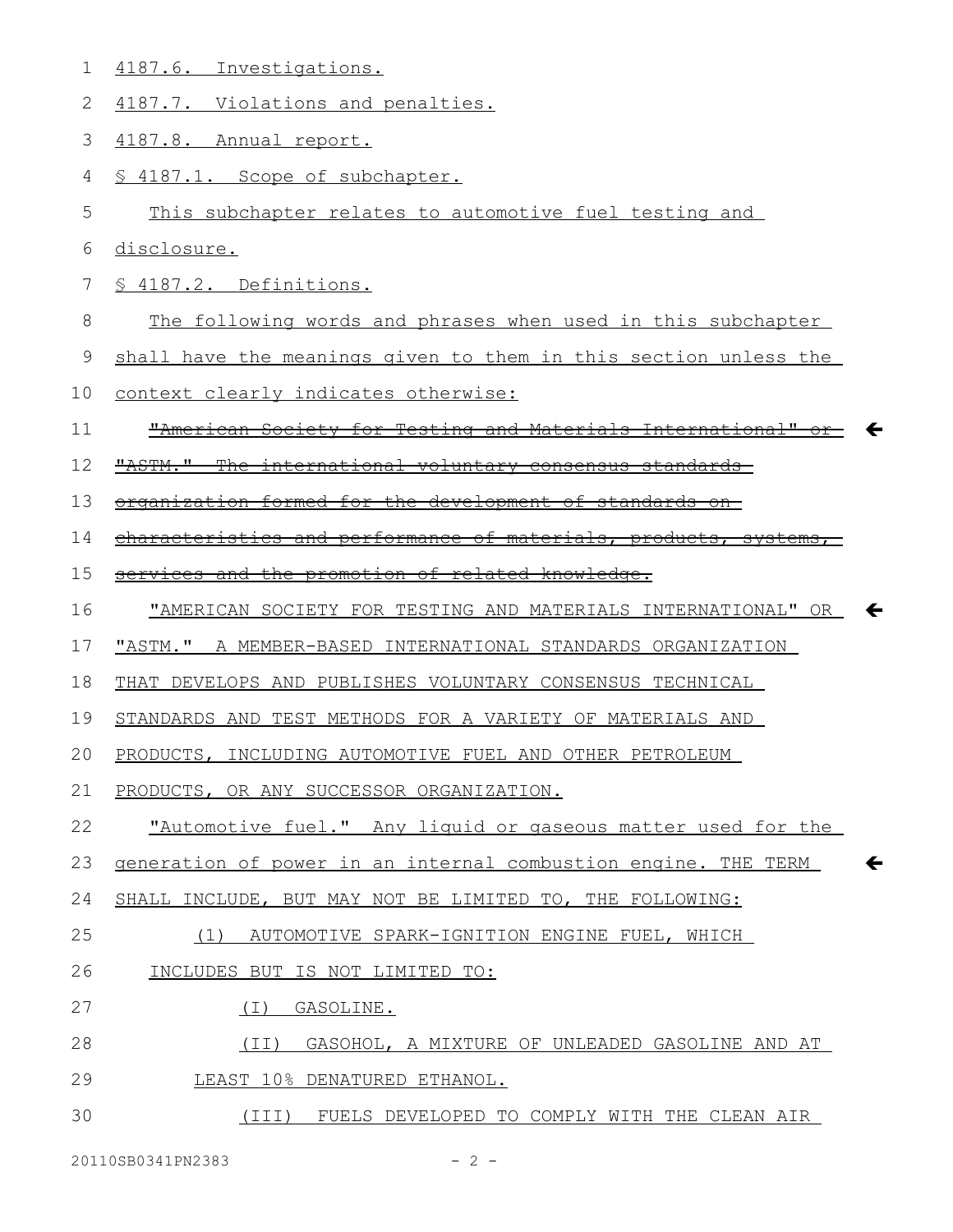| $\mathbf 1$  | ACT (69 STAT. 1, 42 U.S.C. § 7401 ET SEQ.), SUCH AS                             |
|--------------|---------------------------------------------------------------------------------|
| $\mathbf{2}$ | REFORMULATED GASOLINE AND OXYGENATED GASOLINE.                                  |
| 3            | (2) ALTERNATIVE LIQUID AUTOMOTIVE FUELS, INCLUDING, BUT                         |
| 4            | NOT LIMITED TO:                                                                 |
| 5            | METHANOL, DENATURED ETHANOL AND OTHER ALCOHOLS.<br>( I )                        |
| 6            | (II) MIXTURES OF GASOLINE CONTAINING 85% OR MORE BY                             |
| 7            | VOLUME OF METHANOL, DENATURED ETHANOL AND OTHER ALCOHOLS.                       |
| 8            | (III) LIQUEFIED NATURAL GAS.                                                    |
| 9            | (IV) LIQUEFIED PETROLEUM GAS.                                                   |
| 10           | COAL-DERIVED LIQUID FUELS.<br>(V)                                               |
| 11           | "Automotive fuel rating." For automotive spark ignition                         |
| 12           | $\leftarrow$<br>engine fuel GASOLINE, the octane rating or, for alternative     |
| 13           | liquid automotive fuel, the commonly used name of the fuel with                 |
| 14           | a disclosure of the amount, expressed as a minimum percent by                   |
| 15           | volume, of the principal components of the fuel.                                |
| 16           | "Consumer." A person who purchases automotive fuel for                          |
| 17           | purposes other than resale.                                                     |
| 18           | "Dispenser" or "dispensing system." A device designed to                        |
| 19           | measure and deliver automotive fuel into the fuel supply tank of                |
| 20           | a motor vehicle.                                                                |
| 21           | "Distributor." A person who receives automotive fuel in this                    |
| 22           | Commonwealth for storage and subsequent distribution to another<br>$\leftarrow$ |
| 23           | person other than the consumer.                                                 |
| 24           | "EPA." The United States Environmental Protection Agency.                       |
| 25           | "FTC." The United States Federal Trade Commission.                              |
| 26           | "Fueling dispensers." Individual fueling points, recognized                     |
| 27           | by price and volume displays for a dispenser's points of sale.                  |
| 28           | "Load rack terminals." A location where the commercial<br>←                     |
| 29           | transfer of petroleum products at the wholesale level is                        |
| 30           | conducted utilizing meters employed in the measurement of                       |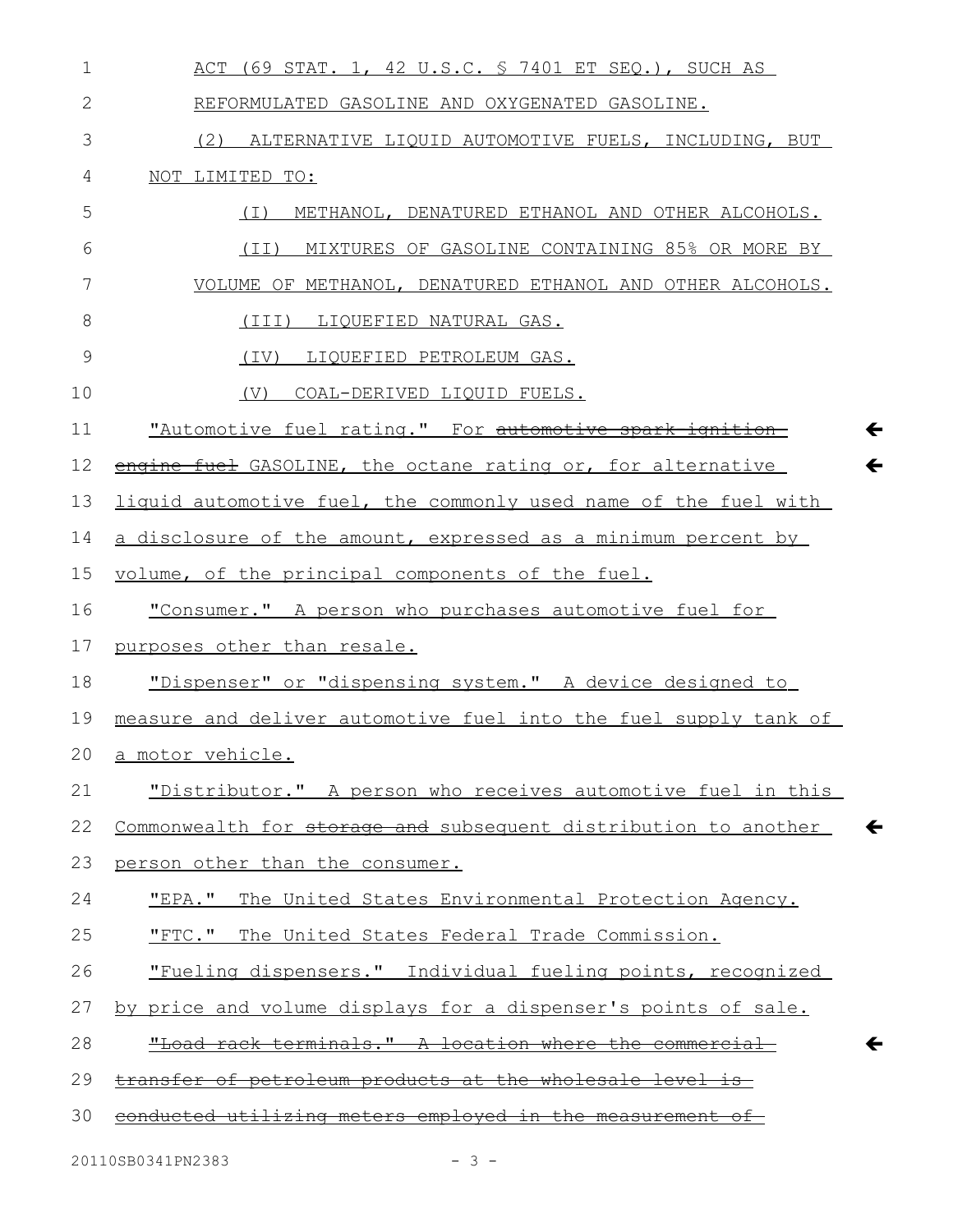| 1  | product delivered to a seller by a buyer.                       |
|----|-----------------------------------------------------------------|
| 2  | "Octane rating" or "octane number." The rating of the           |
| 3  | antiknock characteristics of a grade or type of automotive fuel |
| 4  | as determined by dividing by two the sum of the research octane |
| 5  | number plus the motor octane number unless another procedure is |
| 6  | determined by the Department of Agriculture to be more          |
| 7  | appropriate for the purposes of this subchapter.                |
| 8  | <u>"Oxygenate." A substance which, when added to gasoline,</u>  |
| 9  | increases the amount of oxygen in the gasoline blend.           |
| 10 | "Oxygenate blender." A person who owns, leases, operates,       |
| 11 | controls or supervises an oxygenate blending facility.          |
| 12 | "Oxygenate blending facility." A refinery, bulk terminal,       |
| 13 | bulk plant, other facility or truck or another place at which   |
| 14 | oxygenated gasoline is produced OR BLENDED.                     |
| 15 | "Oxygenated gasoline." Gasoline which contains at least 2%      |
| 16 | oxygen by weight.                                               |
| 17 | "Producer." A person who purchases component elements and       |
| 18 | blends them to produce OR MARKET automotive fuel.               |
| 19 | "Program." The Automotive Fuel Testing and Disclosure           |
| 20 | Program.                                                        |
| 21 | "Refiner." A person engaged in the manufacture, production      |
| 22 | or importation of automotive fuel.                              |
| 23 | "Reformulated gasoline." Any gasoline which is certified by     |
| 24 | the United States Environmental Protection Agency as complying  |
| 25 | with the requirements of 42 U.S.C. § 7545 (relating to          |
| 26 | regulation of fuels) and any regulations promulgated under the  |
| 27 | Clean Air Act (69 Stat. 322, 42 U.S.C. § 7401 et seq.).         |
| 28 | "Retailer." A person who sells automotive fuel to the           |
| 29 | consumer.                                                       |
| 30 | <u>"RESEARCH OCTANE NUMBER" AND "MOTOR OCTANE NUMBER." THE</u>  |

 $\leftarrow$ 

 $\leftarrow$ 

 $\leftarrow$ 

 $\leftarrow$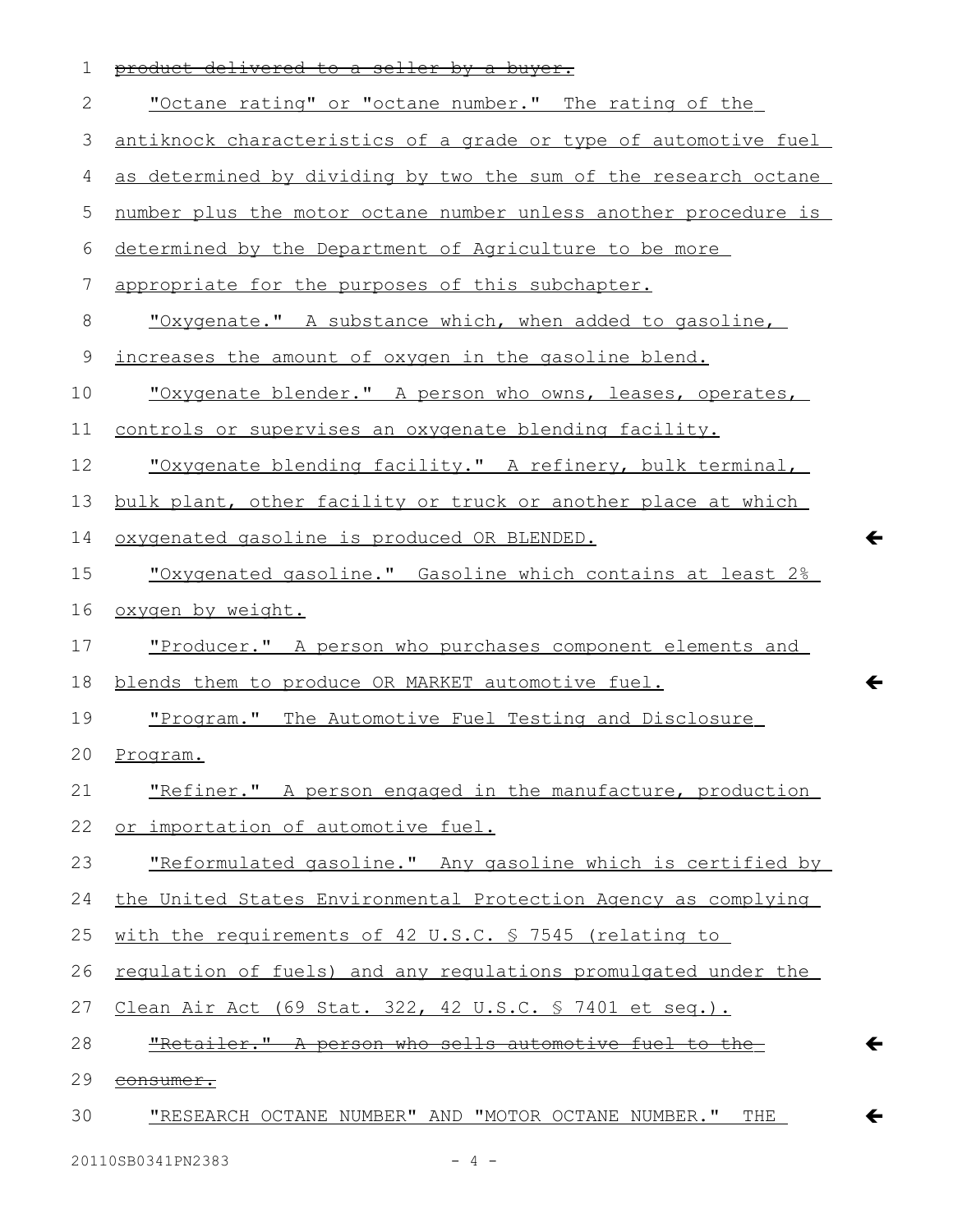| 1  | TERMS SHALL HAVE THE MEANINGS GIVEN TO THEM IN THE                            |
|----|-------------------------------------------------------------------------------|
| 2  | SPECIFICATIONS OF THE AMERICAN SOCIETY FOR TESTING AND MATERIALS              |
| 3  | INTERNATIONAL ENTITLED "STANDARD SPECIFICATIONS FOR AUTOMOTIVE                |
| 4  | SPARK ENGINE FUEL, " DESIGNATED D4814 OR ANY SUBSEQUENT UPDATED               |
| 5  | SPECIFICATION, AND, WITH RESPECT TO ANY GRADE OR TYPE OF                      |
| 6  | AUTOMOTIVE FUEL, ARE DETERMINED IN ACCORDANCE WITH THE TEST                   |
| 7  | METHODS SET FORTH IN AMERICAN SOCIETY FOR TESTING AND MATERIALS               |
| 8  | INTERNATIONAL STANDARD TEST METHODS FOR RESEARCH OCTANE NUMBER                |
| 9  | AND MOTOR OCTANE NUMBER AS MAY BE ADOPTED BY THE FEDERAL TRADE                |
| 10 | COMMISSION.                                                                   |
| 11 | <u>"RETAILER." A PERSON WHO SELLS OR OFFERS FOR SALE AUTOMOTIVE</u>           |
| 12 | FUEL TO THE GENERAL PUBLIC FOR ULTIMATE CONSUMPTION.                          |
| 13 | § 4187.3. Automotive Fuel Testing and Disclosure Program.                     |
| 14 | Authorization.--The department may establish and<br>(a)                       |
| 15 | implement the Automotive Fuel Testing and Disclosure Program to               |
| 16 | provide for the testing of automotive fuel on a random,                       |
| 17 | unannounced basis.                                                            |
| 18 | (b) Duties of department.--The department may enforce the                     |
| 19 | provisions of this subchapter and shall have the following                    |
|    | 20 authority:                                                                 |
| 21 | $\leftarrow$<br>Take samples of automotive fuel FOR TESTING OF ITS<br>(1)     |
| 22 | OCTANE RATING wherever it is offered or exposed for sale or                   |
| 23 | $\leftarrow$<br>use or sold BY A RETAILER in this Commonwealth. When testing  |
| 24 | occurs, it shall be coordinated with the testing required for                 |
| 25 | proper volumes of gasoline.                                                   |
| 26 | Inspect and test on a random, unannounced basis. If<br>(2)                    |
| 27 | the octane level of the reading RATING OF A TESTED AUTOMOTIVE<br>$\leftarrow$ |
| 28 | FUEL does not match the octane rating as displayed on the                     |
| 29 | fueling dispenser, the automotive fuel sample shall be tested                 |
| 30 | in accordance with the methods of the ASTM or other test                      |
|    |                                                                               |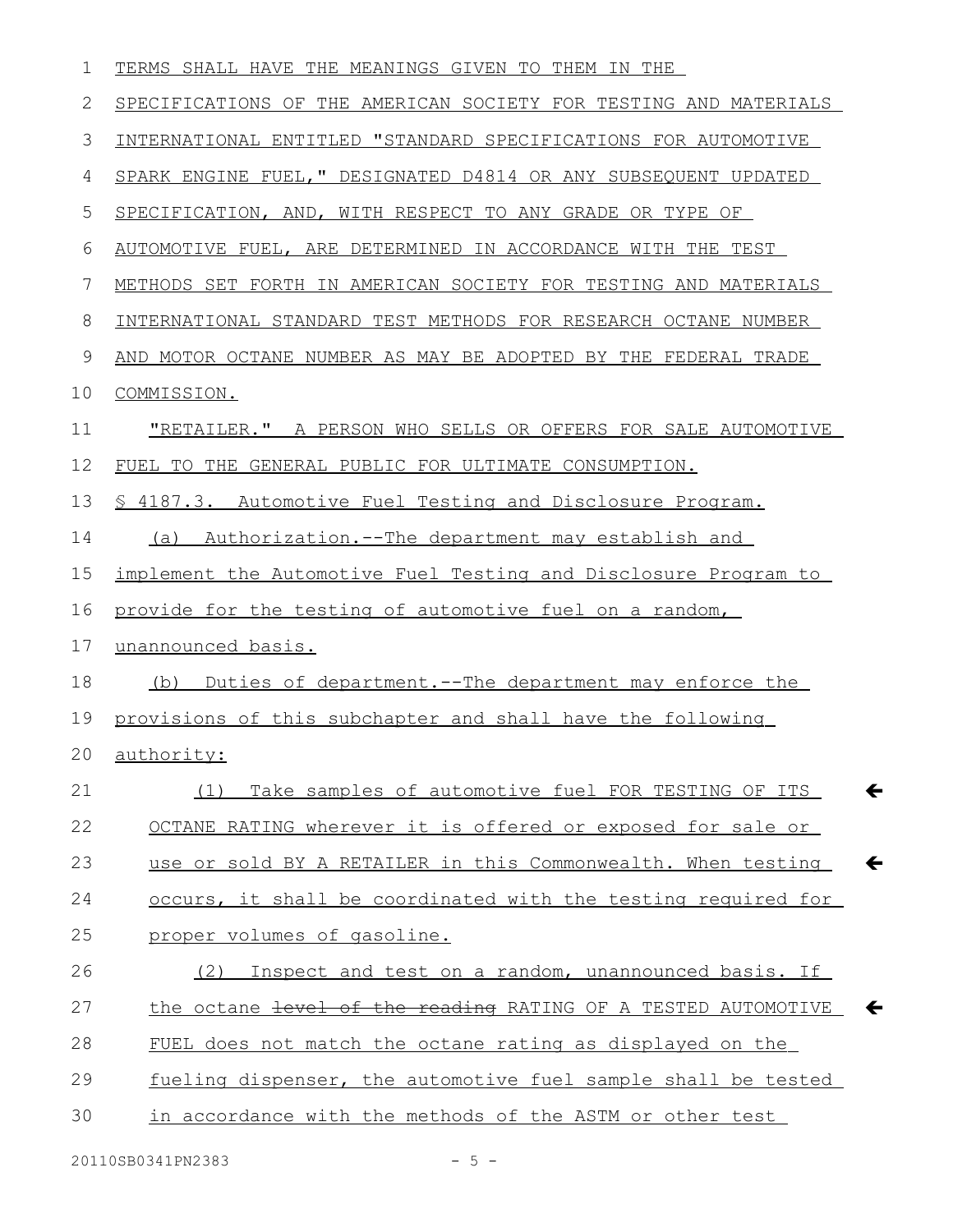| $\mathbf 1$   | methods adopted by the FTC under the Petroleum Marketing      |
|---------------|---------------------------------------------------------------|
| 2             | Practices Act (Public Law 95-297, 15 U.S.C. § 2801 et seq.)   |
| 3             | to ensure that the motor fuel sample is in compliance with    |
| 4             | the motor fuel specifications of the ASTM.                    |
| 5             | Maintain records of all inspections.<br>(3)                   |
| 6             | (4)<br>Inspect the labeling of automotive fuel dispensers     |
| 7             | and storage tanks at retail businesses or locations where the |
| 8             | products are sold or offered or exposed for sale or use.      |
| $\mathcal{G}$ | Enter into contractual agreements with qualified<br>(5)       |
| 10            | laboratories as a cost-saving measure for the purpose of      |
| 11            | analyzing automotive fuel samples, if the octane level of the |
| 12            | automotive fuel is questioned.                                |
| 13            | Promulgate regulations as necessary for the<br>(6)            |
| 14            | enforcement and administration of this subchapter. All        |
| 15            | regulations adopted by the FTC under the Petroleum Marketing  |
| 16            | Practices Act to govern the certification, disclosure,        |
| 17            | posting and labeling of automotive fuel before, on or after   |
| 18            | the effective date of this section are adopted as requlations |
| 19            | in this Commonwealth and shall remain in effect unless        |
| 20            | subsequently modified by requlations promulgated by the       |
| 21            | department.                                                   |
| 22            | (c) Sealers of weight and measures.--                         |
| 23            | The department may enter into agreements with any<br>(1)      |
| 24            | city or county for which a sealer has been appointed for the  |
| 25            | enforcement of provisions of this subchapter and of rules or  |
| 26            | requiations promulgated under this subchapter.                |
| 27            | The sealer of a city or county shall have the same<br>(2)     |
| 28            | authority and shall perform the same duties within the city   |
| 29            | or county as are granted to and imposed upon the department   |
| 30            | with respect to the inspection, testing and taking of         |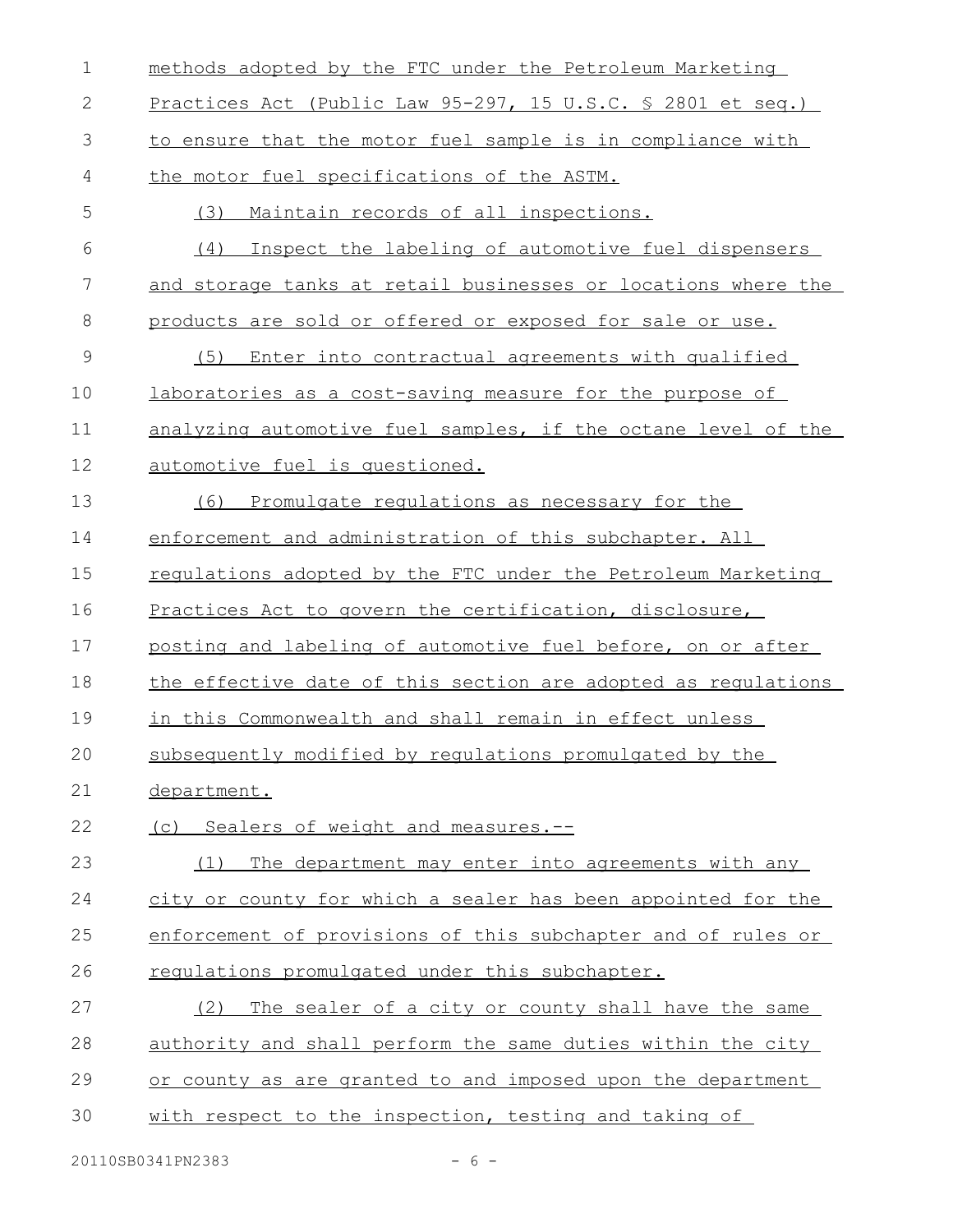1 automotive fuel samples.

| (3) The agreement shall provide that any revenues                            |
|------------------------------------------------------------------------------|
| generated pursuant to enforcement activities carried out by                  |
| the sealer of the city or county shall be retained by the                    |
| city or county.                                                              |
| § 4187.4. Standards for automotive fuel.                                     |
| (a) Adoption of standards.--The department shall adopt the                   |
| latest standards for automotive spark ignition engines based on              |
| the latest standards of the ASTM as determined by the FTC. The               |
| standards shall be published as a notice in the Pennsylvania                 |
| Bulletin.                                                                    |
| Automotive fuel.--Gasoline AUTOMOTIVE FUEL sold, offered $\leftarrow$<br>(b) |
| or exposed for sale or stored or held for distribution in this               |
| Commonwealth shall comply with all of the following:                         |
| ASTM specification D4814 OR ANY SUBSEQUENT UPDATED<br>$\leftarrow$<br>(1)    |
| SPECIFICATIONS AS DETERMINED BY THE AMERICAN SOCIETY FOR                     |
| TESTING AND MATERIALS INTERNATIONAL.                                         |
| (2) Volatility requirements promulgated by the EPA under                     |
| 40 CFR Pt. 80 (relating to regulation of fuels and fuel                      |
| additives) OR ANY SUPPLEMENT THERETO OR REVISIONS THEREOF.<br>←              |
| (3) The FOR OXYGENATED GASOLINE, THE Uniform Engine<br>↽                     |
| Fuels, Petroleum Products and Automotive Lubricants                          |
| Regulation as adopted by the National Conference on Weights                  |
| and Measures in the National Institute of Standards and                      |
| Technology Handbook 130 and any supplements and revisions of                 |
| the regulation.                                                              |
| (c) Records and compliance review.--Each distributor,                        |
| producer or retailer who distributes, produces, BLENDS,<br>$\leftarrow$      |
| transports, stores, sells or offers or exposes for sale                      |
| automotive fuel in this Commonwealth shall maintain for one year             |
|                                                                              |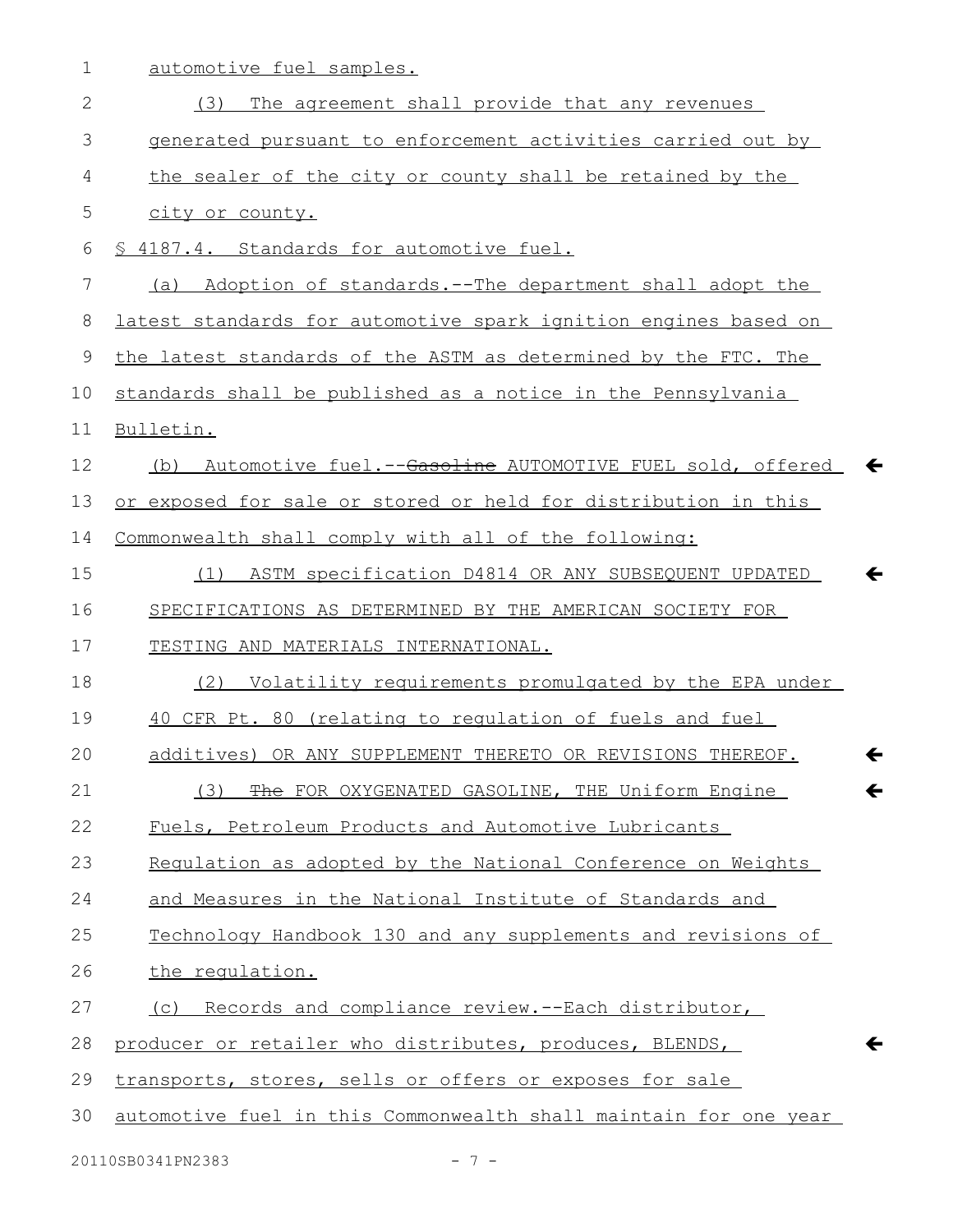| 1  | original copies of all bills, manifests, delivery tickets and    |
|----|------------------------------------------------------------------|
| 2  | invoices for the purpose of compliance review.                   |
| 3  | § 4187.5. Automotive fuel rating, disclosure and labeling        |
| 4  | requirements.                                                    |
| 5  | (a)<br>Disclosure requirements.--Each distributor, producer or   |
| 6  | refiner who sells or offers or exposes for sale or delivers,     |
| 7  | distributes, BLENDS or produces automotive fuel in this          |
| 8  | Commonwealth shall provide, at the time of delivery, a bill,     |
| 9  | shipping manifest or other type of written invoice to the person |
| 10 | who receives the automotive fuel. The bill, shipping manifest or |
| 11 | other written invoice shall state the automotive fuel rating.    |
| 12 | (b) Posting and labeling requirements.--                         |
| 13 | Each retailer of automotive fuel in this<br>(1)                  |
| 14 | Commonwealth shall label in a clear and conspicuous manner       |
| 15 | each automotive fuel dispenser which is used to sell or offer    |
| 16 | or expose for sale automotive fuel, with the automotive fuel     |
| 17 | rating of the fuel, which shall be consistent with the           |
| 18 | automotive fuel rating certified to the retailer by the          |
| 19 | refiner or distributor REFINER, DISTRIBUTOR OR OXYGENATE         |
| 20 | BLENDER, as the case may be.                                     |
| 21 | In the case of gasoline which is blended with other<br>(2)       |
| 22 | gasoline by the retailer, the automotive fuel rating shall be    |
| 23 | the average, weighted by volume, of the octane rating            |
| 24 | certified to the retailer by the distributor or refiner for      |
| 25 | each gasoline in the blend or consistent with the lowest         |
| 26 | octane rating for any gasoline in the blend as certified to      |
| 27 | the retailer by a refiner or distributor.                        |
| 28 | (c) Oxygenated gasoline labeling requirements.--A person who     |
| 29 | sells or offers or exposes oxygenated gasoline for sale shall    |
| 30 | clearly and conspicuously label the dispenser which is used to   |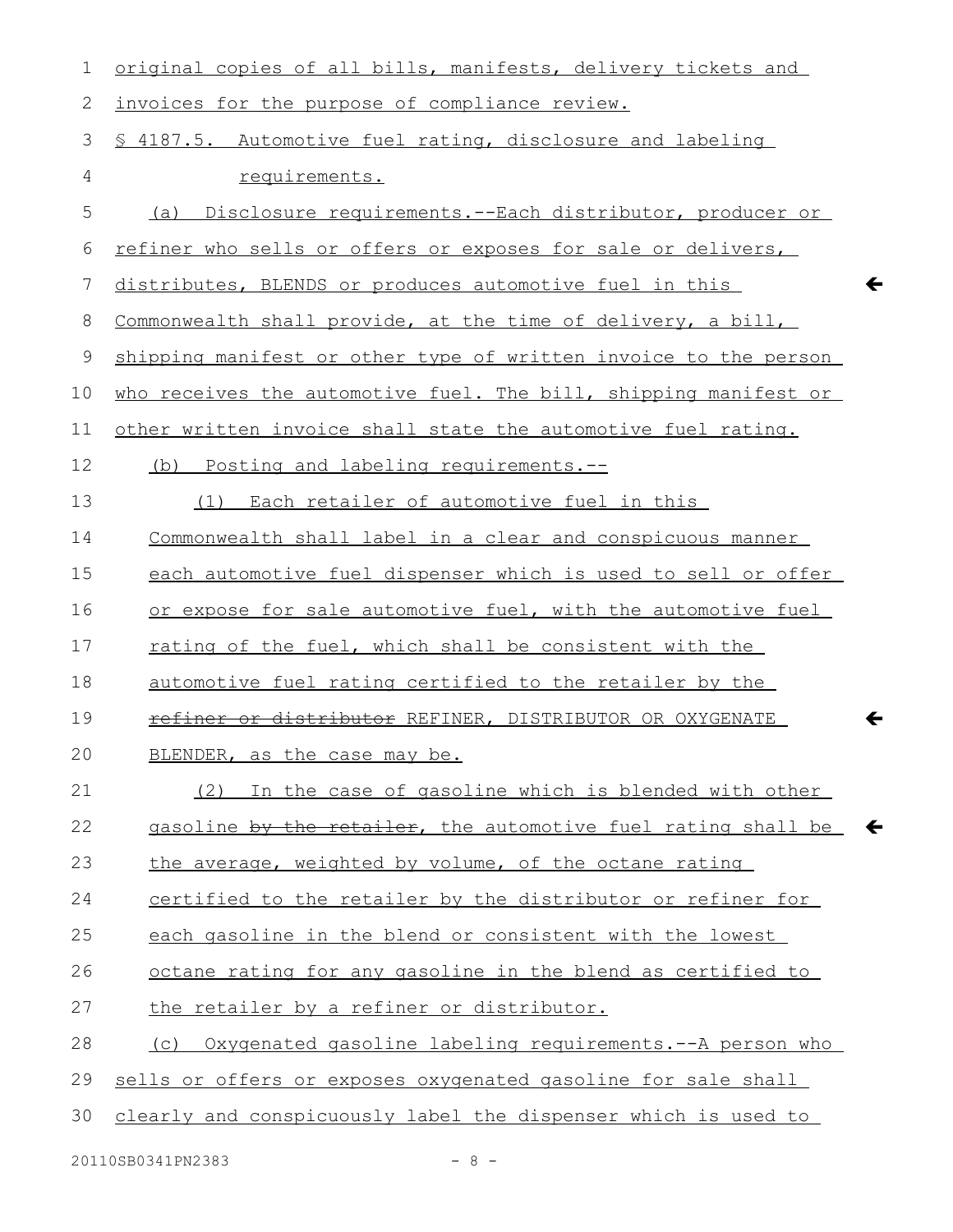| 1  | sell oxygenated gasoline at retail or to dispense oxygenated                    |
|----|---------------------------------------------------------------------------------|
| 2  | gasoline into the fuel supply tanks of motor vehicles with a                    |
| 3  | notice stating that the gasoline is oxygenated.                                 |
| 4  | (d) Reformulated gasoline labeling requirements.--A person                      |
| 5  | who sells or offers or exposes the reformulated gasoline for                    |
| 6  | sale shall clearly and conspicuously label the dispenser which                  |
| 7  | is used to sell reformulated gasoline at retail or to dispense                  |
| 8  | reformulated gasoline into the fuel supply tanks of motor                       |
| 9  | vehicles with a notice stating that the gasoline is                             |
| 10 | reformulated.                                                                   |
| 11 | (e) Labeling tolerance.--Labeling shall be in accordance                        |
| 12 | with specifications of the ASTM entitled "Specifications for                    |
| 13 | Automotive Spark-Ignition Engine Fuel," designated D4814 OR ANY<br>$\leftarrow$ |
| 14 | SUPPLEMENTS THERETO OR REVISIONS THEREOF.                                       |
| 15 | § 4187.6. Investigations.                                                       |
| 16 | General rule.--The department may conduct investigations<br>(a)                 |
| 17 | to determine compliance with this subchapter. Investigations                    |
| 18 | shall be conducted in accordance with sections 4116 (relating to                |
| 19 | investigations) and 4120 (relating to police powers; right of                   |
| 20 | entry and stoppage). Inspections may be performed during normal                 |
| 21 | business hours and may include the collection and removal of                    |
| 22 | samples for laboratory testing if the quality or reliability of                 |
| 23 | the automotive fuel is questioned.                                              |
| 24 | (b) Entry upon premises.--                                                      |
| 25 | The department may access the premises and ENTER THE<br>$\leftarrow$<br>(1)     |
| 26 | PREMISES AND ACCESS records of any establishment where                          |
| 27 | $\leftarrow$<br>automotive fuel is stored, held, processed PRODUCED,            |
| 28 | distributed, offered or exposed for sale or sold in this                        |
| 29 | Commonwealth to:                                                                |
| 30 | (i) Inspect the automotive fuel in storage tanks and                            |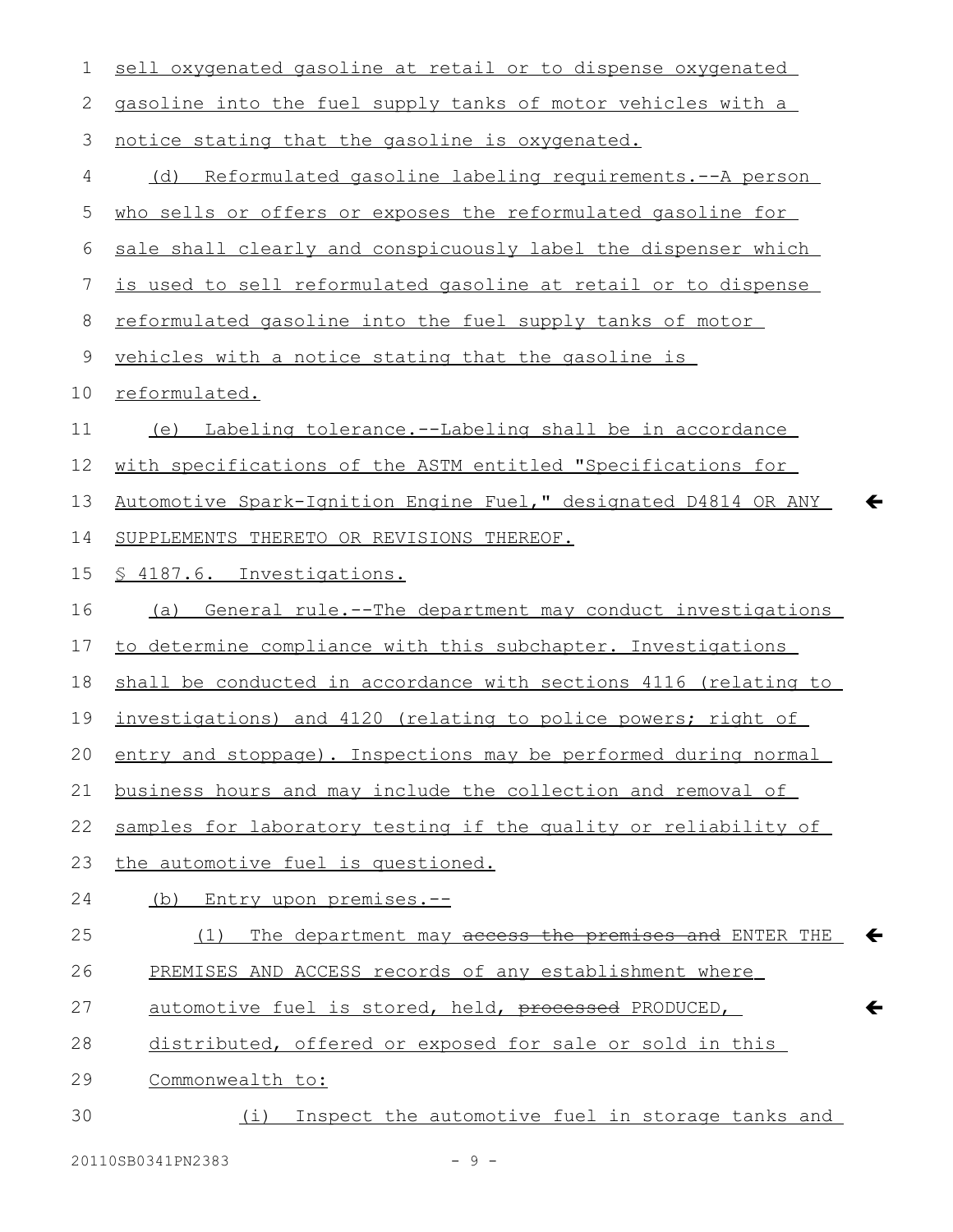| $\mathbf 1$   | take samples from the tanks and the dispensing system        |
|---------------|--------------------------------------------------------------|
| $\mathbf{2}$  | connected to the storage tanks. The retailer or              |
| 3             | distributor may request a second sample to be taken by       |
| 4             | <u>the inspector at the same time the initial sample is</u>  |
| 5             | drawn. All costs of the second sample shall be paid by       |
| 6             | the retailer or distributor, as the case may be, making      |
| 7             | the request. If the request for a second sample is made      |
| 8             | by the retailer in accordance with procedures established    |
| $\mathcal{G}$ | through an agreement with the distributor, producer or       |
| 10            | refiner, all costs of drawing, handling and shipping the     |
| 11            | sample shall be borne by the distributor, producer or        |
| 12            | refiner who supplied the automotive fuel to the retailer.    |
| 13            | If the request for a second sample is made by the            |
| 14            | distributor in accordance with procedures established        |
| 15            | through an agreement with the producer or refiner, all       |
| 16            | costs of drawing, handling and shipping the sample shall     |
| 17            | be borne by the producer or refiner who supplied the         |
| 18            | automotive fuel to the distributor.                          |
| 19            | (ii) Inspect automotive fuel dispensing systems and          |
| 20            | related equipment, oxygenate labels, reformulated labels     |
| 21            | and octane labels.                                           |
| 22            | (iii) Make copies of automotive fuel shipping,               |
| 23            | receiving and invoice documents and records to determine     |
| 24            | compliance with sections 4187.4 (relating to standards       |
| 25            | for automotive fuel) and 4187.5 (relating to automotive      |
| 26            | fuel rating, disclosure and labeling requirements).          |
| 27            | The department shall limit inspections, compliance<br>(2)    |
| 28            | reviews and copying under this subsection to information and |
| 29            | data relating to product quantity, quality, oxygen content,  |
| 30            | octane, source and other information as may be reasonably    |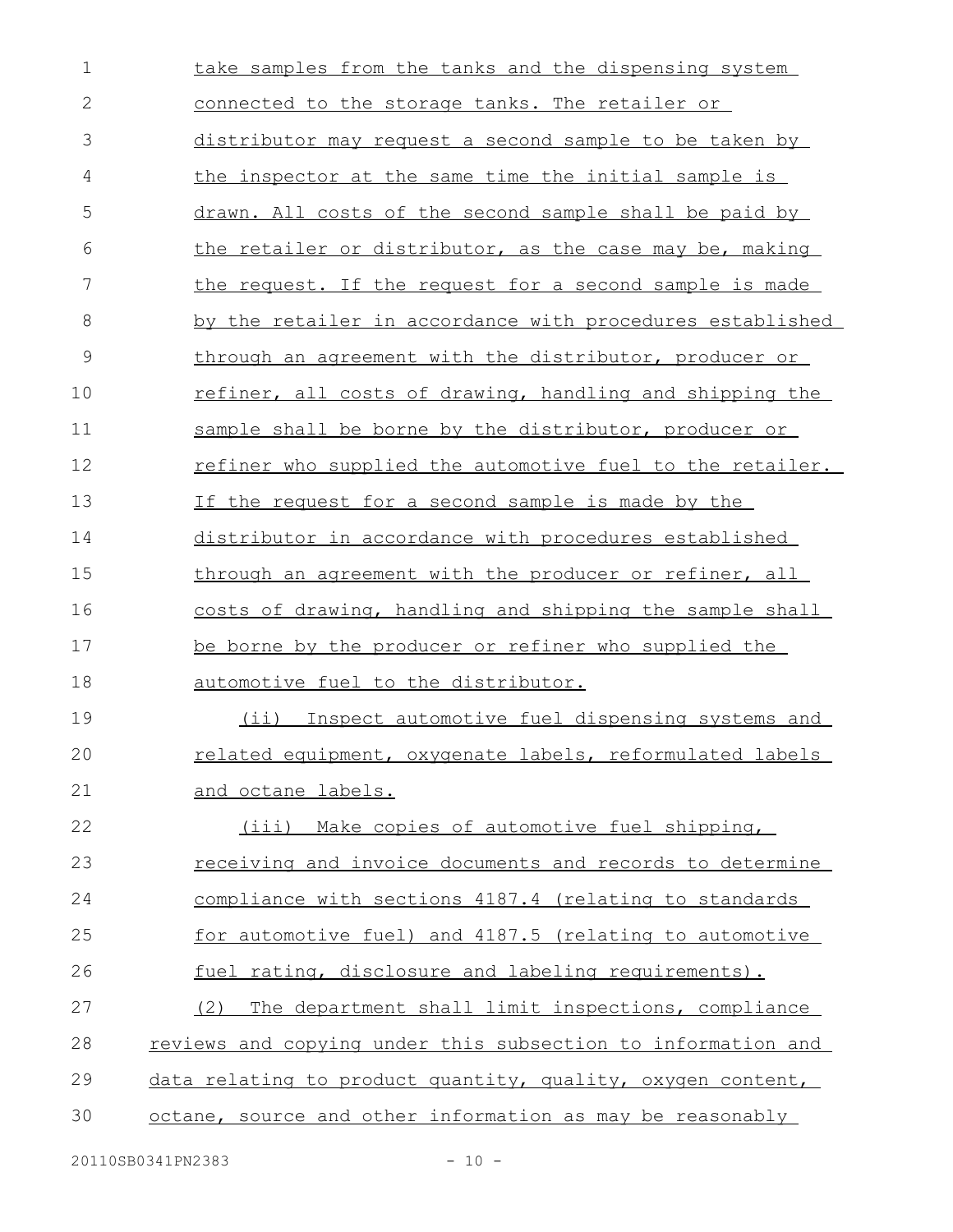| 1           | requested.                                                       |
|-------------|------------------------------------------------------------------|
| 2           | (c) Remedies.--If the department determines that an              |
| 3           | automotive fuel sample does not conform with the standards set   |
| 4           | forth in section 4187.4 or that a label displayed on a           |
| 5           | dispensing system, storage tank or other dispensing device does  |
| 6           | not conform with the requirements of section 4187.5, the         |
| 7           | department may initiate any or all of the following actions to   |
| 8           | prohibit sale of the nonconforming automotive fuel or to         |
| $\mathsf 9$ | prohibit the use of the nonconforming dispensing system, storage |
| 10          | tank or other dispensing device:                                 |
| 11          | Reject and mark as rejected the dispensing system,<br>(1)        |
| 12          | storage tank or other dispensing device from which the sample    |
| 13          | was obtained or on which the nonconforming label is attached.    |
| 14          | (2) Seal and mark as sealed the storage tanks from which         |
| 15          | the sample was drawn or the nonconforming label attached.        |
| 16          | (3)<br>Initiate criminal proceedings under section               |
| 17          | 4187.7(d) (relating to violations and penalties).                |
| 18          | Issue a citation.<br>(4)                                         |
| 19          | (5)<br>Issue a stop-sale notice under subsection (d).            |
| 20          | (6)<br>Advise the retailer or distributor that the               |
| 21          | automotive fuel must be blended with another automotive fuel     |
| 22          | to bring it into compliance, provided that the product does      |
| 23          | not endanger public health or safety or adversely affect the     |
| 24          | emissions characteristics of the motor vehicles in which it      |
| 25          | is used.                                                         |
| 26          | Issue a written warning directing the retailer or<br>(7)         |
| 27          | distributor to correct the nonconforming label.                  |
| 28          | (d) Stop-sale notice.--                                          |
| 29          | The department may immediately seize and seal, in<br>(1)         |
| 30          | order to prevent further sales, any dispensing system,           |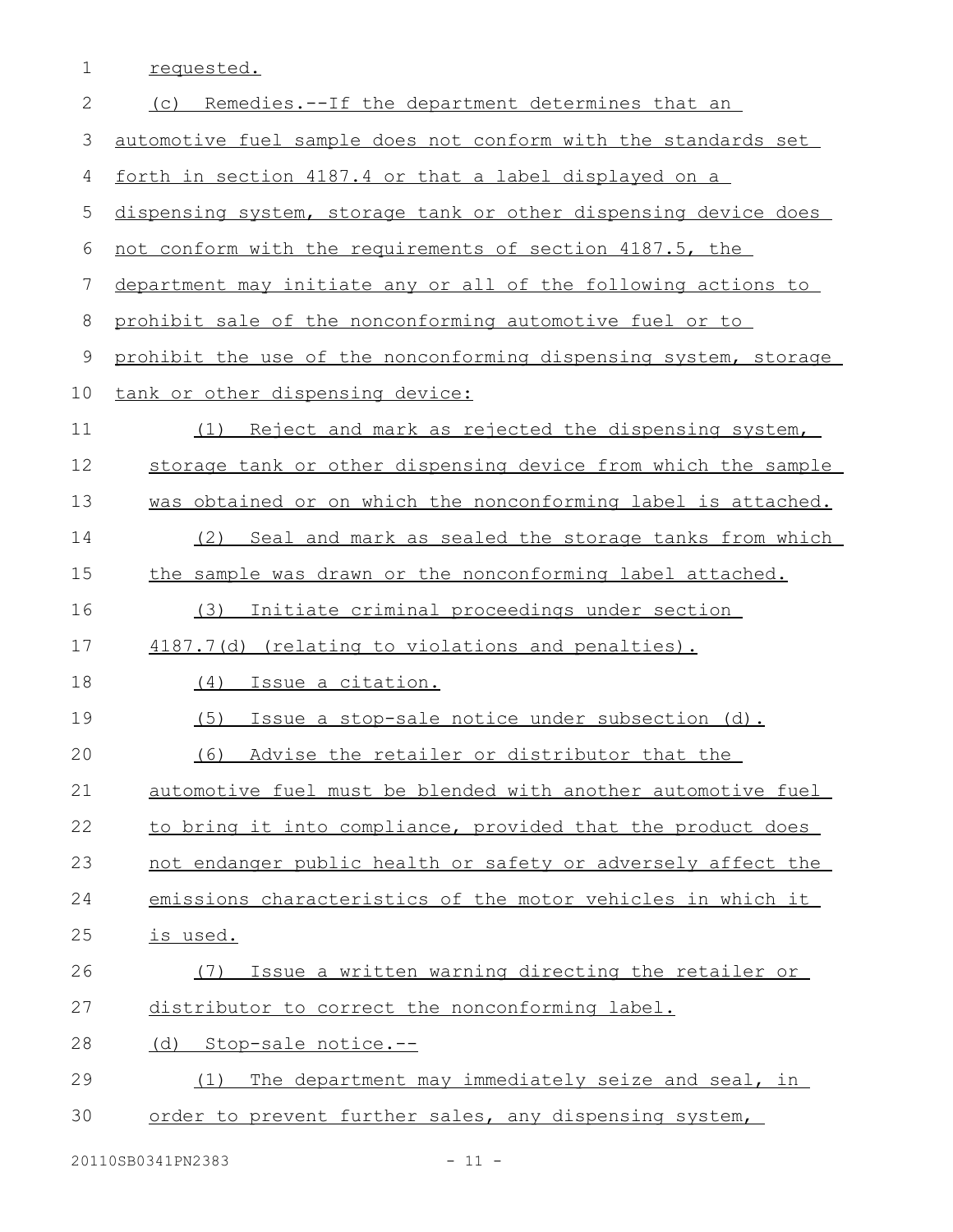| $\mathbf 1$ | storage tank or other dispensing device from which automotive    |
|-------------|------------------------------------------------------------------|
| 2           | fuel is sold or offered or exposed for sale in violation of      |
| 3           | the provisions of this subchapter and to issue a stop-sale       |
| 4           | notice to the retailer or distributor if the department has      |
| 5           | reason to believe the retailer or distributor willfully or       |
| 6           | intentionally violated this subchapter or the requlations        |
| 7           | promulgated in accordance with this subchapter.                  |
| 8           | No automotive fuel subject to a stop-sale notice may<br>(2)      |
| 9           | be sold, exposed, offered for sale or transported unless the     |
| 10          | retailer or distributor has received approval from the           |
| 11          | department.                                                      |
| 12          | No automotive fuel which has been seized and sealed<br>(3)       |
| 13          | by the department for violation of section 4187.4 or 4187.5      |
| 14          | may be offered or exposed for sale until the department has      |
| 15          | been fully satisfied that the automotive fuel has been           |
| 16          | blended, refined or properly labeled to meet the requirements    |
| 17          | of this subchapter and the retailer or distributor has been      |
| 18          | notified of the department's decision to permit the sale or      |
| 19          | relabeling of the fuel.                                          |
| 20          | (e) Posting of stop-sale notice.--The department shall post,     |
| 21          | in a conspicuous place on the premises where a dispensing        |
| 22          | system, storage tank or other dispensing device has been sealed, |
| 23          | a notice stating that sealing has taken place and warning that   |
| 24          | it shall be unlawful to break, mutilate or destroy the seal or   |
| 25          | to remove the contents of the dispensing system, storage tank or |
| 26          | other dispensing device without the approval of the department.  |
| 27          | (f) Notice required to remove seal.--                            |
| 28          | (1) A retailer, distributor or producer who owns an              |
| 29          | automotive fuel dispensing system, storage tank or other         |
| 30          | dispensing device which has been sealed by the department        |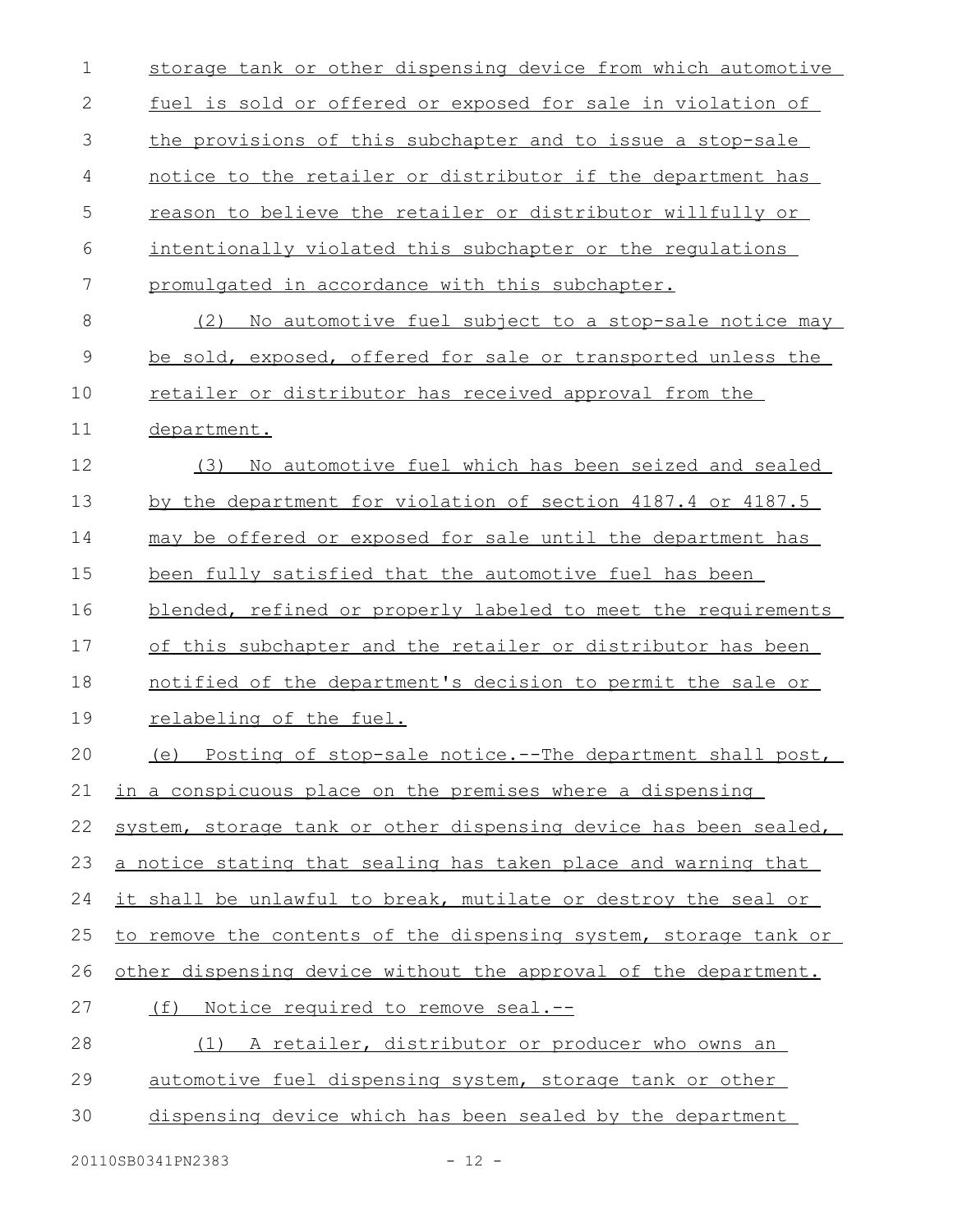| $\mathbf 1$  | shall obtain the approval of the department before the fuel     |
|--------------|-----------------------------------------------------------------|
| $\mathbf{2}$ | is removed or a proper label attached.                          |
| 3            | (2) A written notice of any corrective action taken             |
| 4            | shall be submitted to the department within three working       |
| 5            | days.                                                           |
| 6            | The department may reinspect the automotive fuel<br>(3)         |
| 7            | dispensing system, storage tank or other dispensing device to   |
| 8            | determine compliance. The retailer, distributor, producer or    |
| 9            | refiner that owns the system or device which has been sealed    |
| 10           | shall provide documentation of the corrective action taken,     |
| 11           | including any applicable shipping papers or bills of lading     |
| 12           | showing the disposal or final disposition of the automotive     |
| 13           | fuel and any other information necessary to permit the          |
| 14           | department to audit and confirm that the corrective action      |
| 15           | was as previously approved by the department.                   |
| 16           | No retailer, distributor, producer or refiner may<br>(4)        |
| 17           | remove a seal, except when given specific approval by the       |
| 18           | department.                                                     |
| 19           | § 4187.7. Violations and penalties.                             |
| 20           | (a) Retail violations.--The department may assess a civil       |
| 21           | penalty of not more than \$5,000 upon a retailer who sells or   |
| 22           | offers or exposes for sale automotive fuel from any dispensing  |
| 23           | system, storage tank or other dispensing device which has not   |
| 24           | been labeled in accordance with the provisions of this          |
| 25           | subchapter, or who sells or offers or exposes for sale any      |
| 26           | automotive fuel which does not meet or exceed the required      |
| 27           | standards for the automotive fuel rating displayed on the label |
| 28           | attached to the dispensing system, storage tank or other        |
| 29           | dispensing device, or who sells or offers or exposes for sale   |
| 30           | automotive fuel which has been contaminated.                    |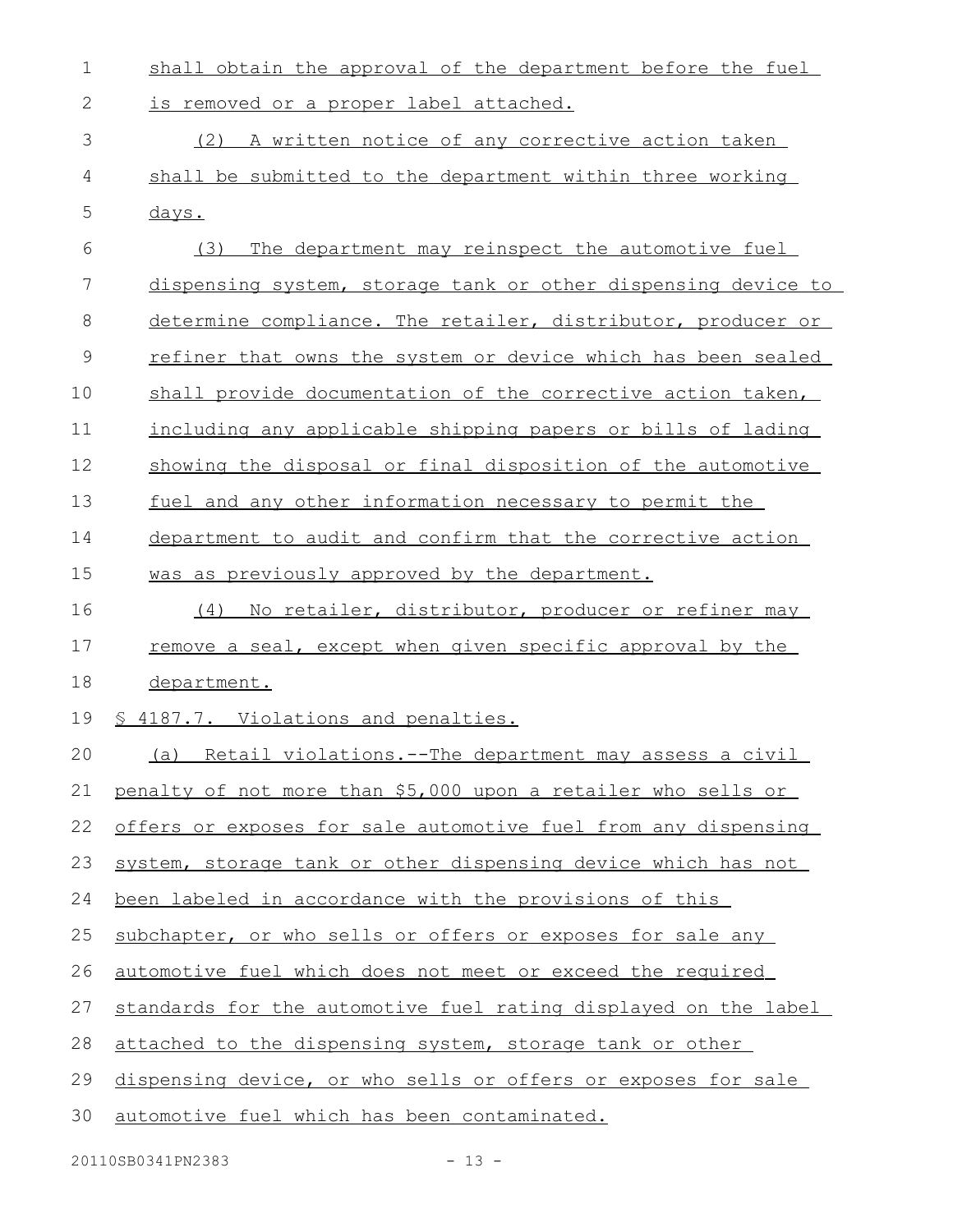| 1  | Distributor, producer or refiner violations.--The<br>(b)           |
|----|--------------------------------------------------------------------|
| 2  | department may assess a civil penalty of not more than \$5,000     |
| 3  | upon a distributor, producer or refiner who sells or offers or     |
| 4  | exposes for sale automotive fuel which does not meet the           |
| 5  | automotive fuel rating certified by the distributor, producer or   |
| 6  | refiner or who sells or offers or exposes for sale automotive      |
| 7  | fuel which does not meet the requirements of section 4187.4        |
| 8  | <u>(relating to standards for automotive fuel).</u>                |
| 9  | <u>Knowledge of deceptive practice.--In addition to any</u><br>(C) |
| 10 | civil penalty imposed for violations of subsection (a) or (b),     |
| 11 | the department may assess a distributor, producer, refiner or      |
| 12 | retailer with an additional civil penalty equal to:                |
| 13 | (1) the difference between the price per gallon charged            |
| 14 | to the consumer for the automotive fuel in question and the        |
| 15 | price per gallon charged to the consumer for the lowest            |
| 16 | octane grade at the retail dispensing facility at the time of      |
| 17 | the violation; and                                                 |
| 18 | multiplied by the capacity of the storage tank from<br>(2)         |
| 19 | which the product in question was dispensed;                       |
| 20 | if the distributor, producer, refiner or retailer violates any     |
| 21 | provisions of this subchapter with actual knowledge that the act   |
| 22 | or practice underlying the violation is unfair or deceptive.       |
| 23 | <u>Repeat violations.--In addition to any civil penalty</u><br>(d) |
| 24 | assessed in accordance with the provisions of this section, the    |
| 25 | department may initiate criminal proceedings for a second or       |
| 26 | subsequent violation of sections 4187.4 and 4187.5 (relating to    |
| 27 | automotive fuel rating, disclosure and labeling requirements). A   |
| 28 | second or subsequent violation shall constitute a misdemeanor of   |
| 29 | the third degree.                                                  |
| 30 | (e) Removal of seals.--The department may assess a civil           |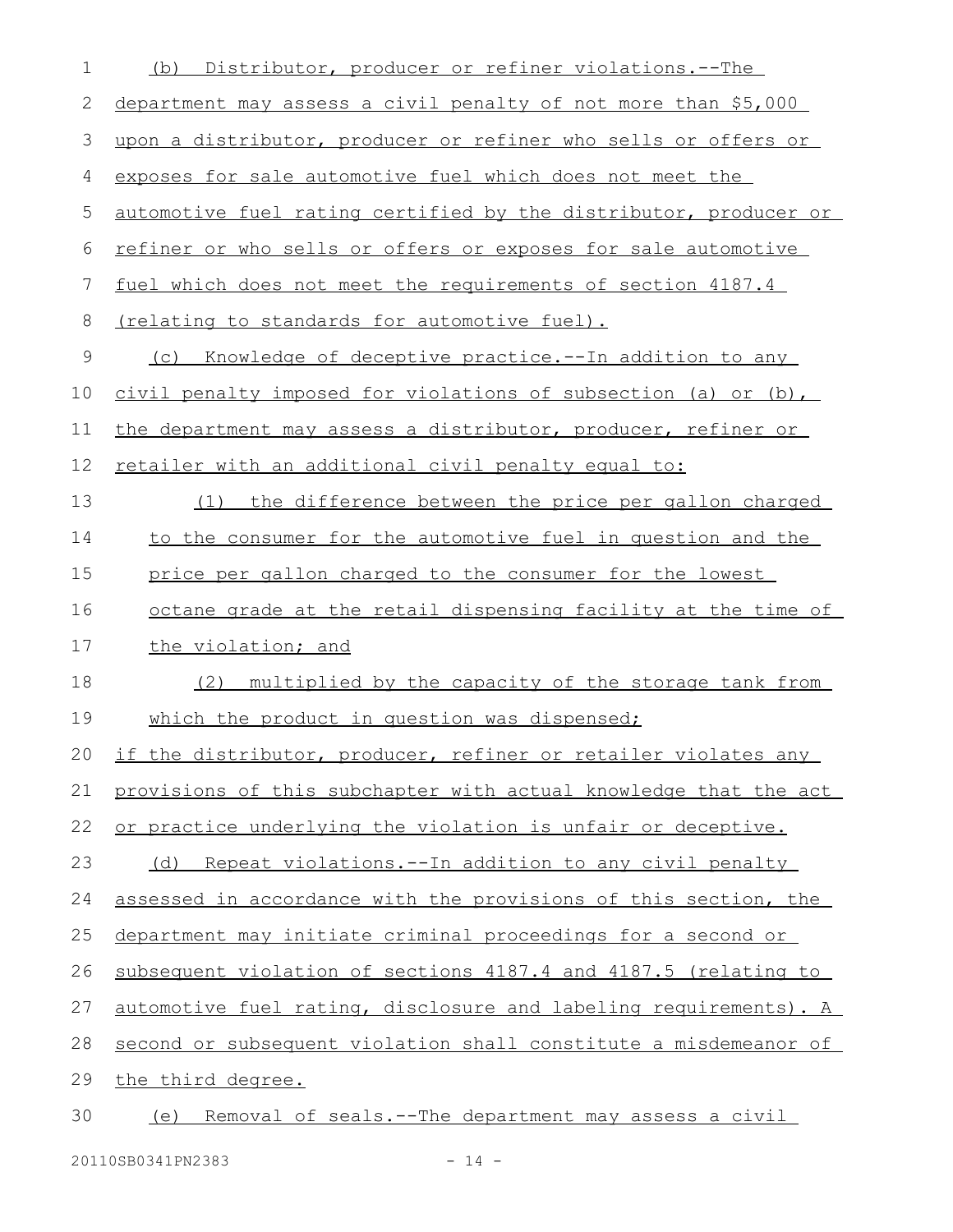| 1             | penalty of not less than \$1,000 nor more than \$5,000 on any    |
|---------------|------------------------------------------------------------------|
| 2             | person, other than a person designated by the department, who:   |
| 3             | breaks, mutilates or destroys any seal placed upon a<br>(1)      |
| 4             | dispensing system, storage tank or other dispensing device       |
| 5             | used to deliver or store automotive fuel;                        |
| 6             | removes automotive fuel from a dispensing system,<br>(2)         |
| 7             | storage tank or other dispensing device which has been           |
| 8             | sealed; or                                                       |
| $\mathcal{G}$ | defaces or removes a posted notice of sealing.<br>(3)            |
| 10            | Hearings.--No civil penalty shall be assessed under this<br>(f)  |
| 11            | section unless the person charged has been given notice and      |
| 12            | opportunity for hearing in accordance with 2 Pa.C.S. (relating   |
| 13            | to administrative law and procedure).                            |
| 14            | Innocent sellers exemption. -- The department shall not<br>(q)   |
| 15            | impose a civil penalty for a violation of subsection (a)         |
| 16            | regarding labeling if the retailer labeled the dispensing        |
| 17            | system, storage tank or other dispensing device in reasonable    |
| 18            | reliance on documentation provided by the distributor, producer  |
| 19            | or refiner certifying the standards for automotive fuel rating.  |
| 20            | (h) Private action by retailer.--If a retailer unknowingly       |
| 21            | and without deception sells or offers or exposes for sale        |
| 22            | automotive fuel which does not conform with the provisions of    |
| 23            | this subchapter, the distributor, producer, oxygenate blender or |
| 24            | refiner, as the case may be, of the nonconforming automotive     |
| 25            | fuel shall be liable in damages to the retailer for any          |
| 26            | ascertainable loss of money or property.                         |
| 27            | (i) Acts or practices constituting unfair trade.--It shall       |
| 28            | be an unfair method of competition and an unfair or deceptive    |
| 29            | act or practice in or affecting trade and commerce in this       |
| 30            | Commonwealth within the meaning of section 3 of the act of       |
|               |                                                                  |